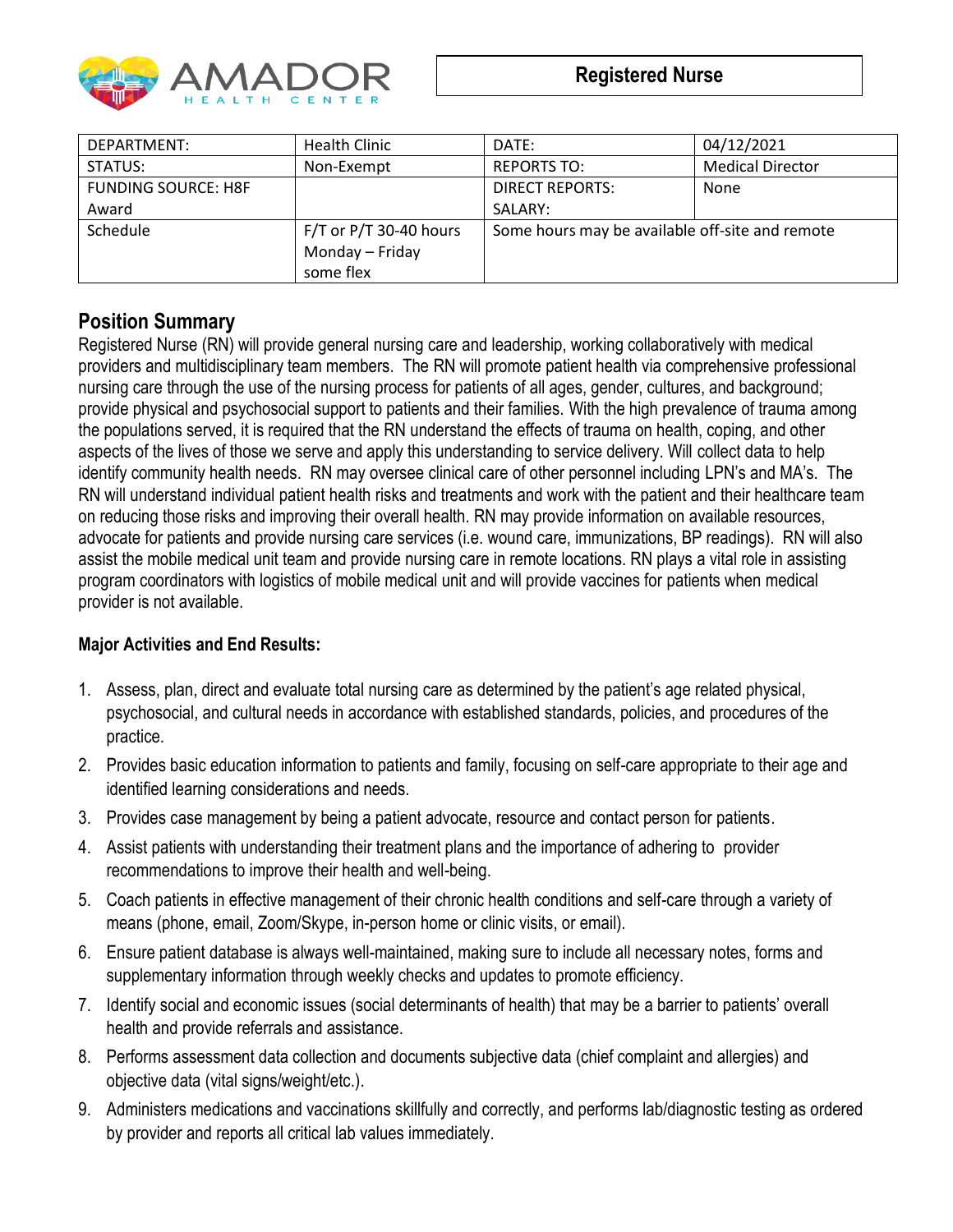- 10. Utilizes universal precautions in obtaining specimens (venipuncture, cultures, etc.) and in delivery of patient care. Performs lab testing (i.e. urine dip, pregnancy test, strep screen) including quality controls and maintains all laboratory/diagnostic test logs.
- 11. Maintains all referral log information and oversees the process to evaluate the effectiveness of external and internal referrals in accordance with clinic policies and procedures.
- 12. Assists provider with examination and procedures per request.
- 13. Anticipates and prepares examination room with equipment and supplies required for the visit.
- 14. Build and maintain positive working relationships with the patients, providers, MAs, office staff and supervisors, as well as other agencies and groups.
- 15. Evaluates the effectiveness of the care given by interdisciplinary care team and identifies problems and guides team members to their solution.
- 16. Assigns care team members in accordance with patient needs, staff capabilities and qualifications to meet the needs of the practice.
- 17. Participates in training, orientation, competency assessment and education of new employees.
- 18. Communicates clearly, concisely and accurately, creating a working climate that provides growth and job satisfaction of personnel.
- 19. Acts in a professional manner, reflecting the mission of the community health center and demonstrates compliance with all policy, procedures, and federal/state regulations.
- 20. Complete administrative tasks on an ongoing basis to ensure proper and organized record keeping, working with staff members when/if necessary.
- 21. Participates in meetings, conferences, and demonstrates genuine desire to develop strategies for improved clinic operations and a high level of patient care
- 22. Continuously expand knowledge and understanding of community resources, services and programs.
- 23. Provide health education to co-workers and outside agencies specifically related to areas of expertise.
- 24. Other duties as assigned.

## **Experience, Knowledge and Skills**

- Proficient in computer skills such as Microsoft Word and Excel.
- Continuous self-study learning/education.
- Understand and maintain professional boundaries with patients.
- Be active, integrated team member.
- Promote a culture in which each patient's point of view and preferences are recognized, understood, respected and integrated into treatment and community self-help activities.
- Work with and provide services to a wide range of culturally and linguistically diverse persons.
- Maintain patient confidentiality according to HIPAA.

## **Qualifications:**

- Required
	- o Current RN License recognized by New Mexico Board of Nursing.
	- o BLS Certified.
	- o Bilingual in Spanish/English
- Must be willing to use personal reliable vehicle with mileage reimbursement for fieldwork in the course of employment.